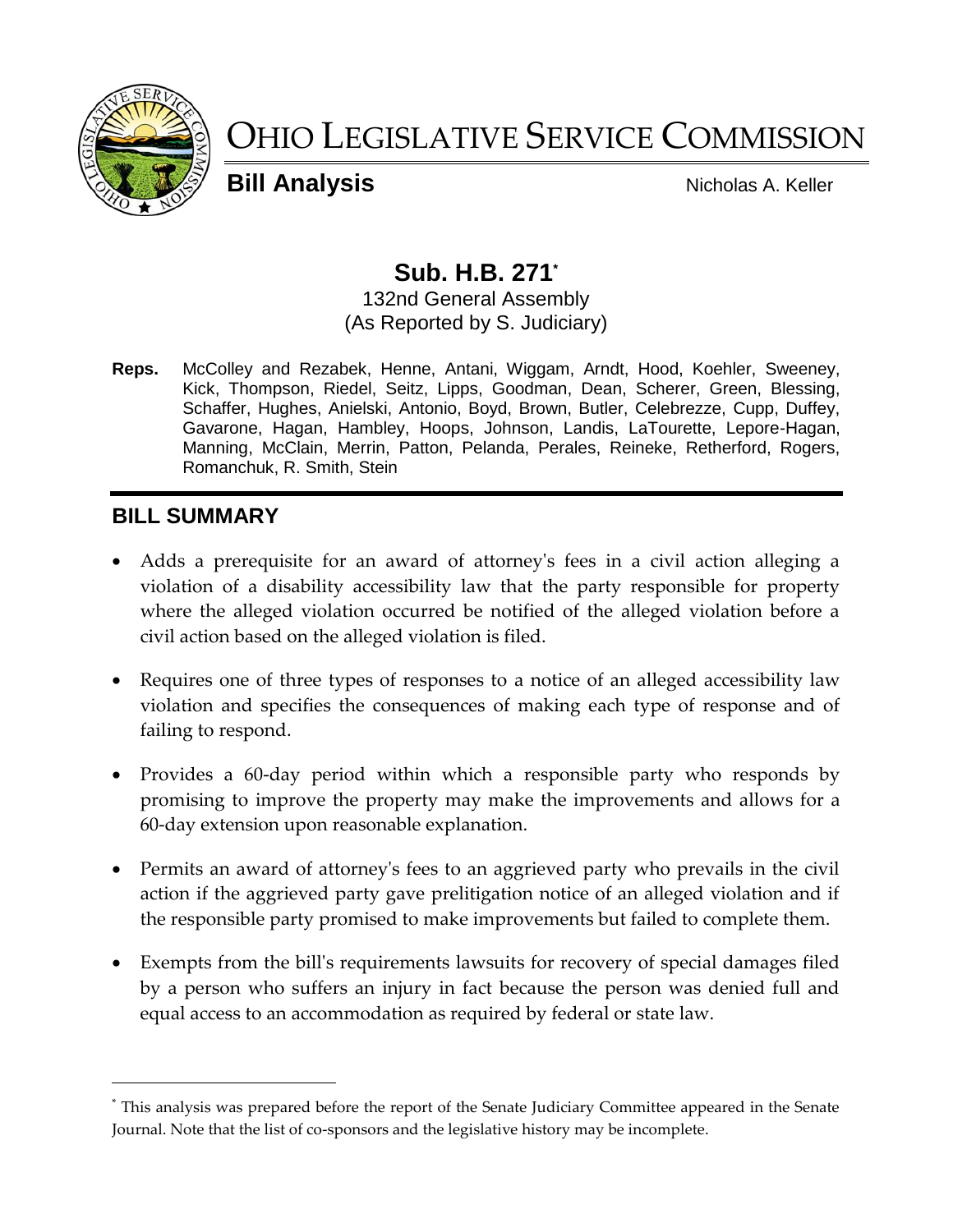# **CONTENT AND OPERATION**

### **Overview**

The bill permits an alleged aggrieved party claiming a violation of an accessibility law to notify the owner, agent, or other responsible party of the property (responsible party) of the alleged violation before filing a civil action. A decision by an alleged aggrieved party to file a civil action without serving notice affects the party's ability to recover attorney's fees (see "**Damages and attorney's fees**," below).

An "accessibility law" is either of the following:

- The provision in the Ohio Civil Rights Law that declares it to be an unlawful discriminatory practice for a person in control of a place of public accommodation, except for limited reasons, to deny a person with a disability the full enjoyment of the place of public accommodation;
- Any federal law that ensures accessibility for a person with a disability to services, programs, places of public accommodation, public conveyance and modes of transportation, streets, highways, sidewalks, walkways, buildings, medical facilities, and other public places.

Ohio laws relating to housing discrimination are not "accessibility laws" under the bill.<sup>1</sup>

A "disability" is a physical or mental impairment that substantially limits one or more major life activities, including the caring for one's self, walking, and seeing. The term includes having a record of a physical or mental impairment and being regarded as having a physical or mental impairment.<sup>2</sup>

# **Service and contents of notice**

An alleged aggrieved party who elects to serve notice to the responsible party must do so by personal service, in accordance with applicable state or federal laws, or by certified mail. The notice must identify the alleged accessibility law violation occurring on the property.<sup>3</sup> The bill provides a model for the notice (see "**Notice form**," below).

<sup>&</sup>lt;sup>1</sup> R.C. 4112.16(F)(1); R.C. 4112.02(G) and (H), not in the bill.

 $2$  R.C. 4112.01(A)(13), not in the bill.

 $3$  R.C. 4112.16(A).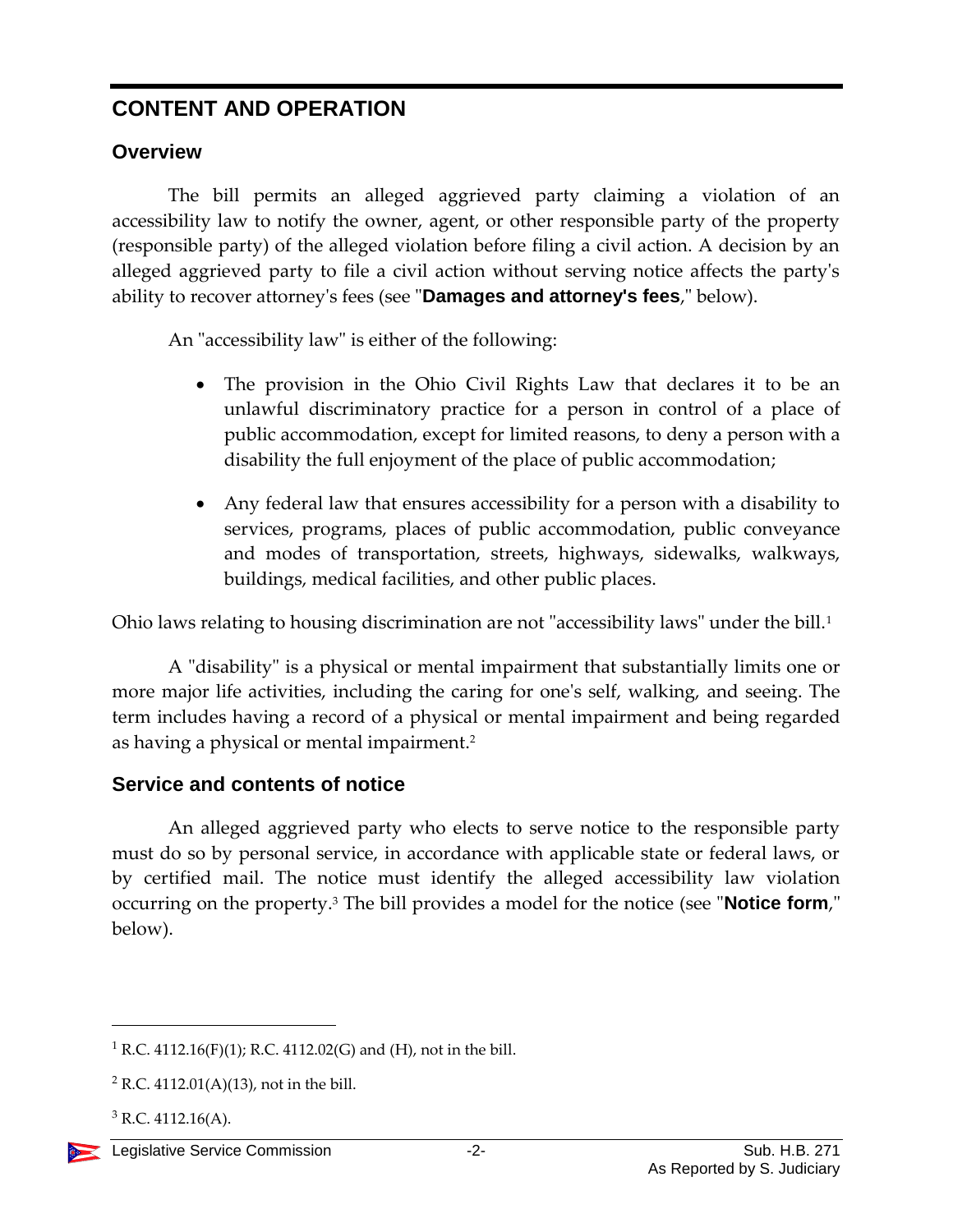#### **Response to notice**

A person who receives the notice must respond to the alleged aggrieved party by personal service or certified mail within 15 business days after the notice is served or sent. The response must do one of the following:

(1) Expressly state that improvements will be made to bring the property into compliance with applicable accessibility laws. If the responsible party makes the improvements within the 60-day period or provides a reasonable explanation as to why the improvements are not completed, such a response may not be considered an admission of guilt and is inadmissible as evidence in any future actions based on the same facts filed against the respondent.

(2) Challenge the validity of the alleged violation;

(3) State that the alleged violations identified by the alleged aggrieved party have been corrected to comply with applicable accessibility laws. The responsible party must attach evidence to the response that verifies those improvements.<sup>4</sup>

#### **Filing of action**

An alleged aggrieved party who serves notice may not file a civil action until one of the following occurs (see **COMMENT**):

(1) If the response states that improvements will be made to bring the property into compliance with applicable accessibility laws, the responsible party fails to make the improvements or bring the property into compliance with accessibility laws within 60 days and, in the opinion of the alleged aggrieved party, fails to provide a reasonable explanation for the failure;

(2) The response challenges the validity of the alleged violation;

(3) The response states that the alleged violation has been corrected but the alleged aggrieved party reasonably believes that the alleged violation continues to exist;

(4) The responsible party fails to respond to the notice within 15 business days.<sup>5</sup>

# **Opportunity to correct violation**

Under the bill, a responsible party who states that improvements will be made to bring the property into compliance with applicable accessibility laws has 60 days to

 $5 R.C. 4112.16(A)$  and  $(D)(2)(a)$ .



 $4$  R.C. 4112.16(C), (D)(1)(b), and (F)(2).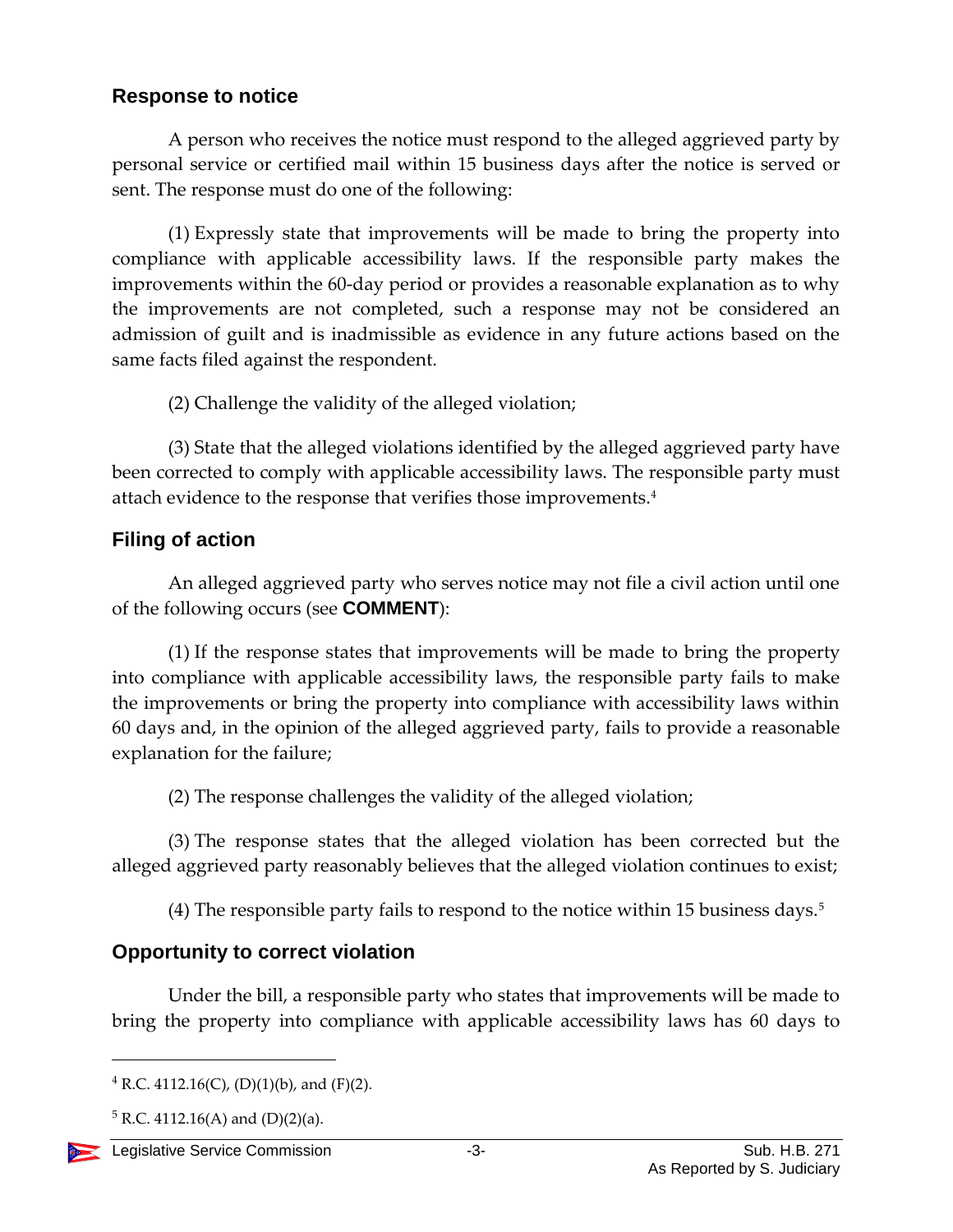remedy the alleged violation. The 60-day period begins on the date the alleged aggrieved party receives the response. The responsible party may extend the time for compliance, up to an additional 60 days, upon providing a reasonable explanation as to why the improvement requires more than 60 days to complete. Reasonable explanations include demonstrated need for delay, such as construction and permitting related issues. If the responsible party fails to make the necessary improvements within the 60 day period and, in the opinion of the alleged aggrieved party, fails to provide a reasonable explanation as to why the improvements were not completed, the alleged aggrieved party may file a civil action for the accessibility law violation against the responsible party.<sup>6</sup>

#### **Damages and attorney's fees**

If an alleged aggrieved party files a civil action alleging violation of an accessibility law without serving the required prelitigation notice,<sup>7</sup> the alleged aggrieved party (now the plaintiff) generally is not entitled to attorney's fees upon winning the case. The plaintiff may receive attorney's fees, however, if the trial court determines that attorney's fees are appropriate due to the nature of the violation, including its willfulness, duration, or severity.

If the plaintiff wins in a civil action filed after giving notice, the plaintiff is normally entitled to reasonable attorney's fees in addition to any other available remedies if the responsible party fails to make the improvements within the 60-day period or to provide a reasonable explanation for the delay. However, the plaintiff is not entitled to attorney's fees if: (1) the plaintiff filed the action before the expiration of an extension period invoked by the responsible party, (2) the court determines that the responsible party's explanation as to the necessity of the extension was reasonable, and (3) the defendant makes the improvements to bring the property into compliance with applicable accessibility laws during the period of extension.<sup>8</sup>

The plaintiff may not receive any damages or attorney's fees for any action arising out of the same or similar facts that served as a basis for the alleged violation if the responsible party who receives prelitigation notice of a violation does either of the following:

 $8$  R.C. 4112.16(A) and (D)(2)(b).



 $6$  R.C. 4112.16(D)(1)(a) and (2)(a).

<sup>&</sup>lt;sup>7</sup> In the Ohio Civil Rights Law, a complainant who is not an aggrieved person can commence a civil action on behalf of the aggrieved person (R.C. 4112.05(B)(1), 4112.051(A)(2), 4112.052, and 4112.06, not in the bill).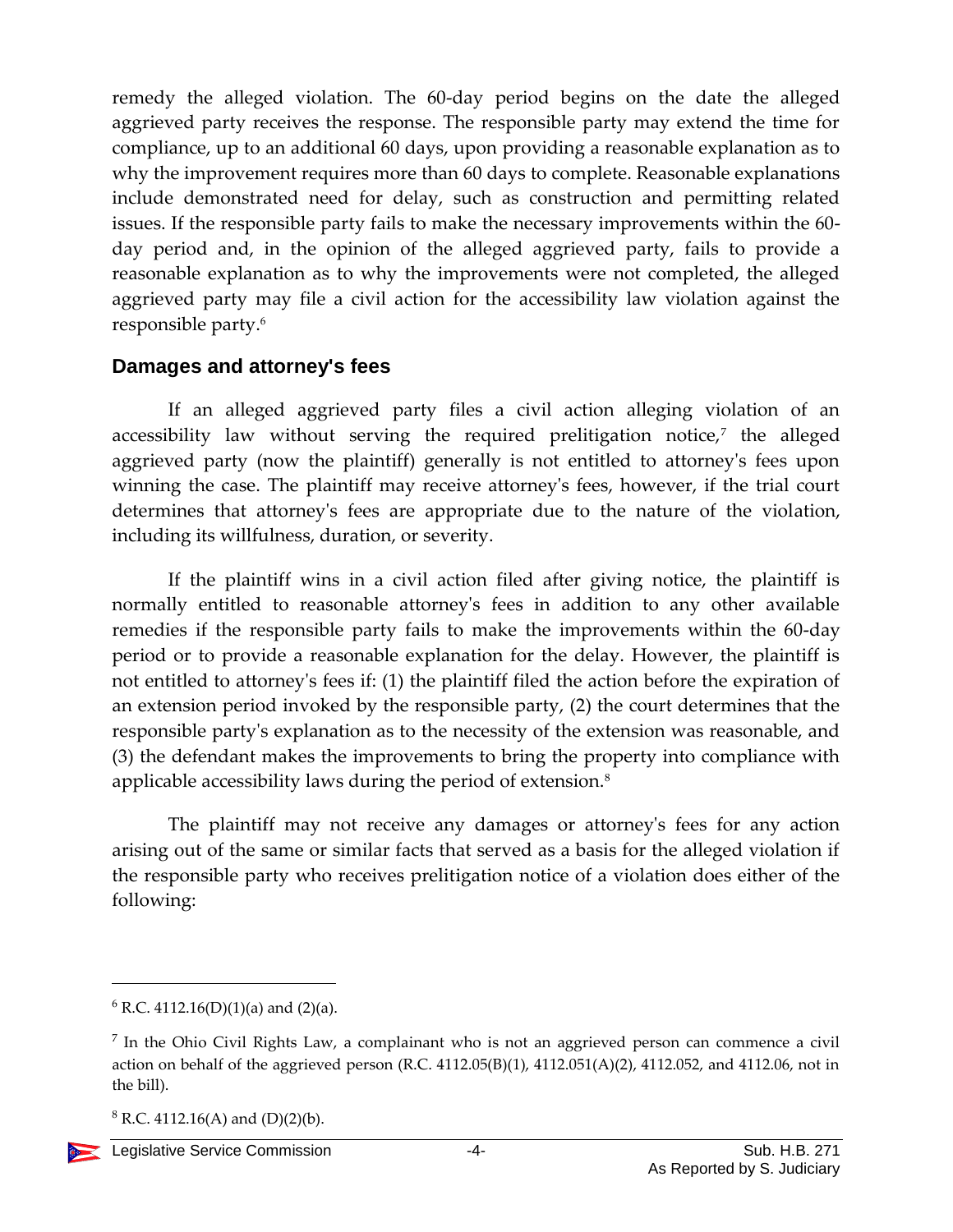- Makes improvements to bring the property into compliance with the applicable accessibility laws within the statutory 60-day period and provides evidence to the plaintiff that the improvements were made;
- Demonstrates to the court's satisfaction that the explanation given for the necessity of an extension was reasonable.

The plaintiff may receive damages and attorney's fees for actions arising out of a recurrence of the same or similar alleged accessibility law violation if it is determined that the responsible party failed to maintain accessibility following the initial improvements.<sup>9</sup>

#### **Applicability**

The bill does not limit actions for recovery of special damages filed by any person who suffers an injury in fact because the person was denied full and equal access to an accommodation as required by federal or state law. The bill does not apply to charges filed with the Ohio Civil Rights Commission or deferred to the Commission under federal law. It also does not preclude the Commission from investigating charges of discrimination against a place of public accommodation.<sup>10</sup>

#### **Notice form**

The notice described in the bill must be in substantially the following form or furnish similar information:

> THIS LETTER IS TO INFORM YOU THAT THE PROPERTY LOCATED AT (address of property), FOR WHICH YOU ARE THE PROPERTY OWNER, AGENT, OR OTHER RESPONSIBLE PARTY, MAY BE IN VIOLATION OF FEDERAL AND/OR STATE ACCESSIBILITY LAWS AND CAUSED HARM TO (name of alleged aggrieved party).

> SPECIFICALLY, THE POSSIBLE VIOLATION(S) HAS/HAVE BEEN IDENTIFIED AS FOLLOWS:

> (Notice must identify the specific facts that constitute the alleged violation, including the approximate date on which the alleged violation occurred or was observed and identification of the location of the alleged violation with sufficient detail, so that the location can be identified by the property owner, agent, or other responsible party.)

 $^{10}$  R.C. 4112.16(E).



 $9$  R.C. 4112.16(D)(2)(c).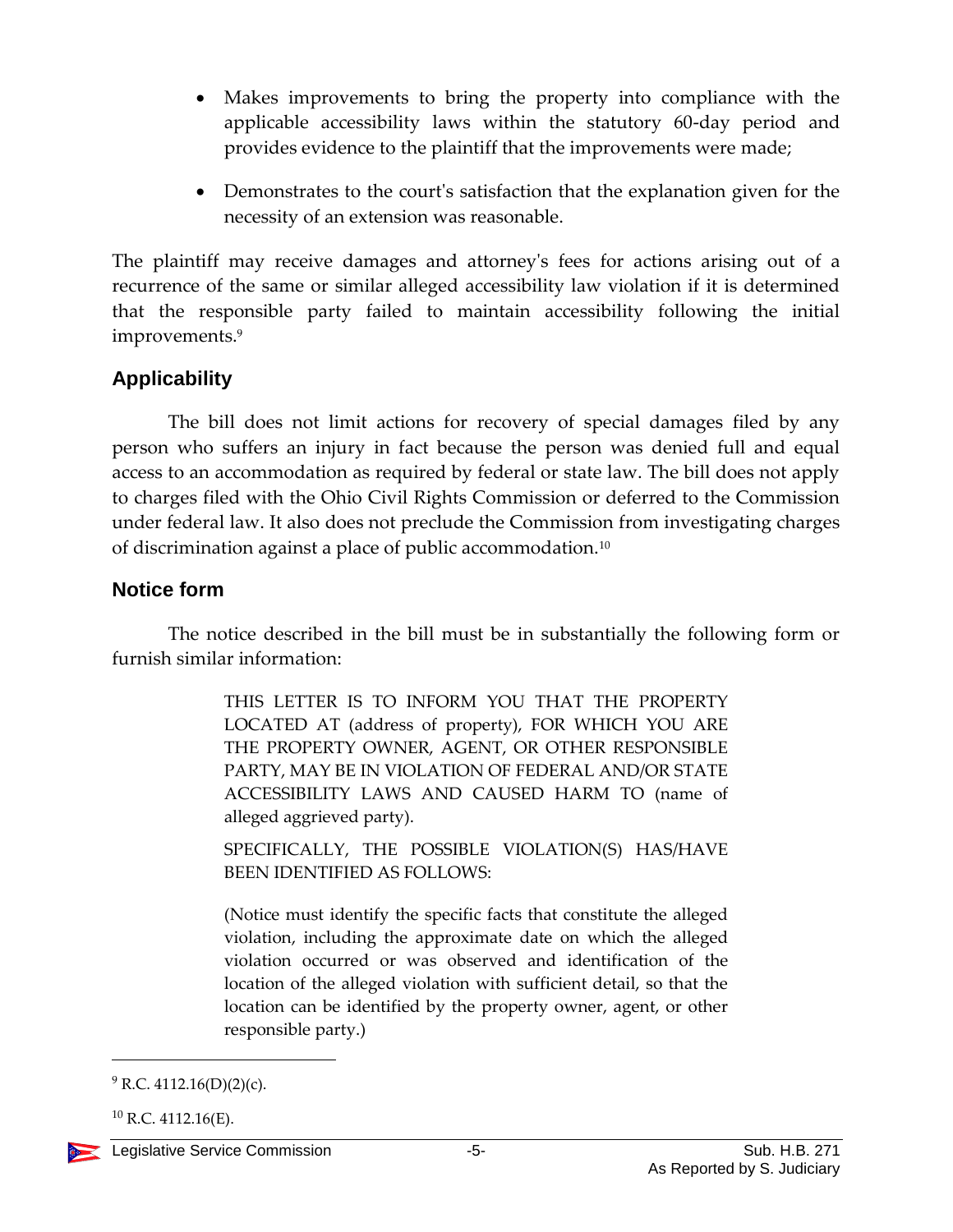YOU HAVE 15 BUSINESS DAYS TO RESPOND TO THIS NOTICE BY PERSONAL SERVICE OR CERTIFIED MAIL. YOUR RESPONSE MUST BE ADDRESSED TO (address where personal service may be received or certified mail may be sent). OHIO LAW ALLOWS YOU TO RESPOND IN ONE OF THREE WAYS:

(1) YOU MAY EXPRESSLY STATE THAT IMPROVEMENTS WILL BE MADE TO BRING THE PROPERTY INTO COMPLIANCE WITH APPLICABLE ACCESSIBILITY LAWS. IF YOU RESPOND IN THIS MANNER, YOU HAVE A MAXIMUM OF 60 DAYS TO COMPLETE THESE IMPROVEMENTS. THE 60- DAY PERIOD SHALL BEGIN ON THE DATE YOUR RESPONSE TO THIS NOTICE IS RECEIVED AT THE ADDRESS GIVEN ABOVE. IF THE IMPROVEMENTS NECESSARY TO BRING THE PROPERTY INTO COMPLIANCE WITH THE APPLICABLE ACCESSIBILITY LAWS ARE NOT COMPLETED WITHIN THE 60-DAY PERIOD, THE ALLEGED AGGRIEVED PARTY MAY BRING A LAWSUIT AGAINST YOU. YOU MAY EXTEND THE 60-DAY PERIOD ONLY IF YOU PROVIDE A REASONABLE EXPLANATION AS TO WHY IMPROVEMENTS CANNOT BE MADE WITHIN 60 DAYS. REASONABLE EXPLANATIONS INCLUDE DEMONSTRATED NEED FOR DELAY, SUCH AS CONSTRUCTION AND PERMITTING RELATED ISSUES.

(2) YOU MAY CHALLENGE THE VALIDITY OF THE ALLEGED VIOLATIONS. IF YOU RESPOND IN THIS MANNER, THE ALLEGED AGGRIEVED PARTY MAY BRING A LAWSUIT AGAINST YOU IMMEDIATELY.

(3) IF THE VIOLATIONS LISTED ABOVE ARE THE SAME AS OR SIMILAR TO PREVIOUS VIOLATIONS THAT YOU BELIEVE HAVE BEEN CORRECTED, YOU MAY RESPOND BY STATING THAT THE NECESSARY IMPROVEMENTS HAVE BEEN MADE TO BRING THE PROPERTY INTO COMPLIANCE WITH THE APPLICABLE ACCESSIBILITY LAWS. YOU MUST ALSO ATTACH EVIDENCE THAT VERIFIES THOSE IMPROVEMENTS.

IF YOU HAVE ANY QUESTIONS ABOUT THIS NOTICE OR YOUR RIGHTS UNDER FEDERAL OR OHIO LAW, PLEASE CONTACT YOUR LEGAL COUNSEL.<sup>11</sup>

 $^{11}$  R.C. 4112.16(B).